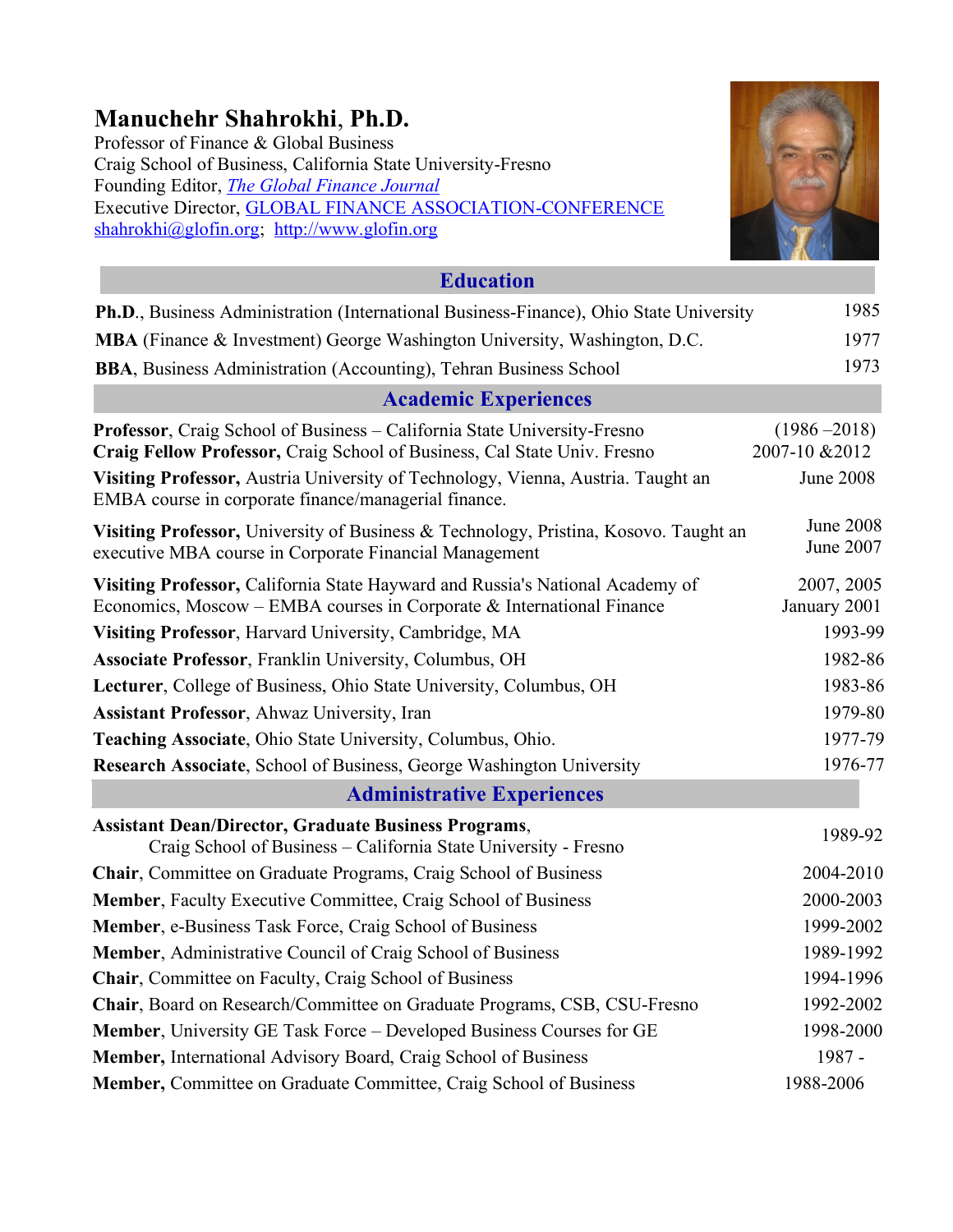# **Business Experiences**

 $\mathcal{L}^{\text{max}}_{\text{max}}$ 

| Principal, Manager, California Asset Management, LLC, a California Company -                                                                                                                                                                                                                                                                                                                                                                                                                                                                                                                                                                                                               | $2006 -$ |
|--------------------------------------------------------------------------------------------------------------------------------------------------------------------------------------------------------------------------------------------------------------------------------------------------------------------------------------------------------------------------------------------------------------------------------------------------------------------------------------------------------------------------------------------------------------------------------------------------------------------------------------------------------------------------------------------|----------|
| Acquisition, Development, Building, and Operations of single family residential, multi-family,<br>and commercial properties in Central California<br>A comprehensive online educational portal providing<br>Founder/Principal, <i>Kvista.com</i> -<br>access to more than 2,500 of the Web's Best and Free resources related to Business, e-                                                                                                                                                                                                                                                                                                                                               | 1998 -   |
| Business, Education and 1000+ research articles.                                                                                                                                                                                                                                                                                                                                                                                                                                                                                                                                                                                                                                           |          |
| <b>Business-Management Consultant</b><br>Consultant in Financial Economics, Global Business, Financial Planning-Structuring,<br>Financial Engineering, Feasibility Studies, Business Valuation, and Forensic Economics. A<br>select list of cases include, State of Ohio Trade & Investment Division, Rug Doctor, Pacific<br>Resources, Orlopp Turkey Farms, A-OK Produce, Georgeson & Belardenalli Law firm,<br>Dunion Law Firm, Spencer Enterprises, Spencer Fruit; Chatue Meil, Inc, California<br>Consortium for Agricultural Export, Deli Delicious Restaurants; PrognosDx Health, Inc.,                                                                                              | 1984-    |
| AIF Opportunity Fund, Amerisport Products Group                                                                                                                                                                                                                                                                                                                                                                                                                                                                                                                                                                                                                                            |          |
| <b>Chairman/CEO. Iran-Rasht Electric Manufacturing Corporation</b><br>The largest manufacturer/distributor of electrical and electronics products, including<br>electrical switches, electronic circuit breakers and screws and bolts in the Middle East with<br>over \$100 million in annual sales and 3,000 employees. Leadership role in strategic<br>planning/implementation; Promoted work ethics, productivity, social responsibility;<br>Developed governance document for the company. Made executive decisions through<br>consultative process (board, labor union and councils, and government agencies).<br>Achieved outstanding results in the post-revolutionary environment. | 1980-82  |
|                                                                                                                                                                                                                                                                                                                                                                                                                                                                                                                                                                                                                                                                                            | 1980-81  |
| <b>Executive Director/Executive VP, Finance (CFO). Saravel Industrial Company - One of</b><br>the largest manufacturers of central air-conditioning systems in the Middle East with annual<br>sales of \$70 million and over 700 employees. Directed all finance functions; negotiated<br>with labor union/councils and participated in the executive board decisions. Developed cost<br>accounting system, set production goals and action plans. In six months, a heavily indebted<br>company was revived and in one year, we reached profitability. Established new production<br>lines (small and mobile air-conditioning units and heaters) because of changes in market<br>demand.   |          |
| Executive Director/Executive VP, Commercial. Tehran Electric Company - The largest                                                                                                                                                                                                                                                                                                                                                                                                                                                                                                                                                                                                         | 1980-82  |
| Trading Company in the Middle East with \$100 million in sales and 350 employees.<br>Developed and implemented strategies; directed all global trading activities. Participated in<br>the executive and labor council meetings. Negotiated all contracts with Europeans,<br>Japanese, and Koreans. Achieved outstanding results.                                                                                                                                                                                                                                                                                                                                                           |          |
| <b>Second Lieutenant, Iranian Armed Forces</b>                                                                                                                                                                                                                                                                                                                                                                                                                                                                                                                                                                                                                                             | 1973-75  |
| Education/Training/Procurement Officer; Central district/national headquarters.                                                                                                                                                                                                                                                                                                                                                                                                                                                                                                                                                                                                            |          |
| Senior Supply Chain Analyst, National Iranian Gas Company, Tehran, Iran<br>Procurement of equipment, materials, parts and supplies for a Natural Gas Pipeline to the<br>former USSR. Solicited international bids; performed comparative analysis, communicated<br>with users and suppliers; coordinated the whole Supply-Chain process.                                                                                                                                                                                                                                                                                                                                                   | 1970-75  |
| Analyst, National Iranian Oil Company, Abadan, Iran<br>Administrative work for including procurement/supply chain and accounting.                                                                                                                                                                                                                                                                                                                                                                                                                                                                                                                                                          | 1967-70  |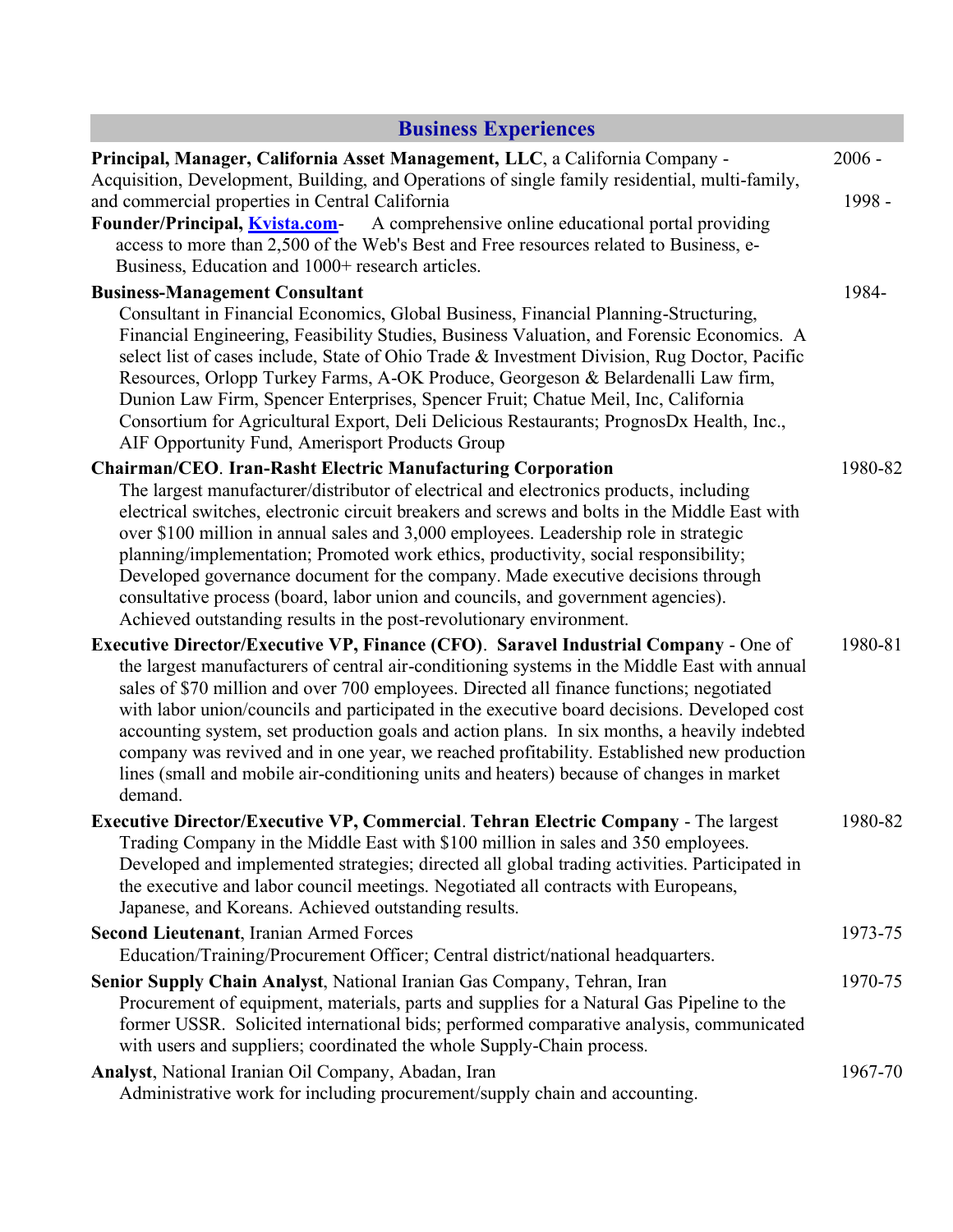### **Intellectual and Scholarly Contributions**

The highlights of my **scholarly work** and **intellectual contributions** include,

- Authored or co-authored 80+ articles and books that have been published in leading journals and other publications including the *International Journal Finance, Journal of Financial Research, Journal of International Business Studies, Journal of Managerial Finance, Global Finance Journal, American Business Review,* and *Journal of Product and Brand Management; Praeger Publishing, Harvard University Printing-Publishing Services, McGraw-Hill Publishing,* and *Premier Publishing Corporation*.
- Founded the *[Global Finance Journal \(GFJ\)](http://www.craig.csufresno.edu/International_Programs/GFC/JOURNAL/xjournal_modif.htm)* (1989 -2016) and, as Editor, turned it into a leading refereed publication worldwide with an acceptance rate of 15%; the *GFJ***'**s editorial board is the **'***Who's Who'* in Global Finance. Over 500 articles have been published in Volume 1-32. As of 2016, I remain as the **Founding Editor** of *the Global Finance Conference* Editorial board member of, *The American Business Review, International Journal of Finance*, and the *International Journal of Business.*
- Founded the **[Global Finance Association-Conference](http://www.globalfinance.csufresno.edu/)** in 1994. The past 21 Conferences, sponsored by more than 500+ institutions, have brought together hundreds of leading scholars and practitioners representing 500+ institutions worldwide. The Nobel Laureates and prominent scholars and executives have been featured speakers. The 2005 -2013 GFCs have been held in Dublin, Ireland, Rio, Brazil; Melbourne, Australia, Hangzhou, China, Honolulu, Hawaii, Poznan, Poland, Bangkok, Thailand, Chicago, IL, and Monterey, California respectively. The  $21<sup>st</sup>$  GFC was held at Marriott Marquis, Dubai, UAE, March 31April 2, 2014. Details are available at: [www.glofin.org/](http://www.glofin.org/)

#### **Current Research/Projects**

- ◆ Crowd Funding in Real Estate Status and Prospects
- Global Imbalances, Financial Crises, Sustainability and the Global Economy in 2050
- Inter-market Volatility Transmission Effect in Real Estate Markets in the U.S. and Europe: 2000-2009 (with Ehsan Nikbakht and Andrew Spieler)
- Micro-Finance and Global Challenges of Poverty
- Financial Bubbles: Causes and Consequences

### **Publications In Refereed Journals**

- 1. The Future of the BRICS, *The Global Finance Journal* (forthcoming in 2017).
- 2. The Global Financial Crises of 2007-2010 and the Future of Capitalism; *The Global Finance Journal*, Vol. 22 No. 3 (2011)
- 3. Global Financial Crisis: Causes, Impacts, Policy Responses and Lessons Learned, *International Journal of Finance;* 2010.
- 4. E-Finance: Past, Present, and Future Challenges, *Journal of Managerial Finance***,** Emerald Publishing; London, England, 2008.
- 5. IPO Under Pricing and Executives Compensation, (with Ehsan Nikbakht) *International Journal of Business***,** 2007.
- 6. Tick Size & ADRs: Changes from  $1/8<sup>th</sup>$  to  $1/16<sup>th</sup>$  on ADR Price Performance (with Nikbakht), *International Journal of Finance*, 2007.
- 7. The Future of the Global Economy to be built by BRICs: Brazil, Russia, India and China, *Global Finance Journal*, Vol. 18/3, 2007.
- 8. The Crowding Effects of Inward Foreign Direct Investment on Domestic Investment," *The International Journal of Finance*, 2006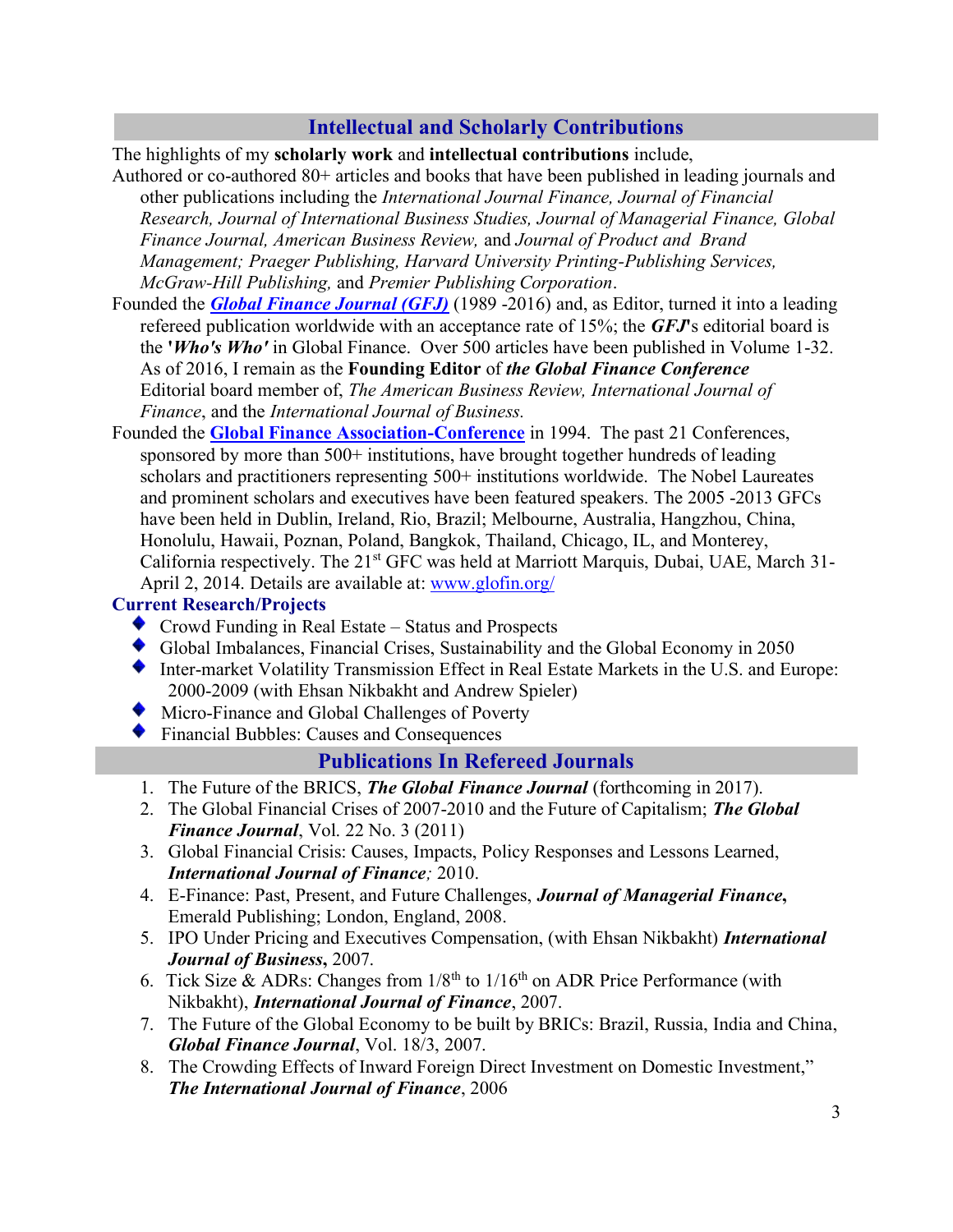- 9. Risk Premium, Changes in Spot Exchange Rates, Real Interest Rates, and Expectation,*"* the *International Journal of Finance*, 2004.
- 10. Global Financial Economics Challenges for the New Millennium," *The Global Finance Journal*, Volume 9, no.1, pp.1-5, 1998.
- 11. Brand Equity Valuation: A Global Perspective," *Journal of Product and Brand Management*, Volume 12, no. 7, pp. 63-76, 1998.
- 12. The Application of Foreign Exchange Forecasting Models to U.S. Dollar and Mexican Peso, *Global Finance Journal*, Vol. 8, no. 2, pp. 67-79, Summer 1997.
- 13. Pricing Financial Times-Stock Exchange Index Warrants," *American Business Review*, Volume 22, No. 2, pp. 44-51, July, 1997.
- 14. Pricing Nikkei Call Warrants: Some Empirical Evidence," (w/ K.C. Chen and S. Sears), *Financial Markets & Economic Integration in Asia*, pp.151-164, 3/1994.
- 15. The Impact of Foreign Currency Fluctuations on Manufacturing," *The Journal of Industrial Management Institute (Tadbir*), Vol. 10, no11., pp. 3-7, 55-58, 1/1994.
- 16. Official and Black Market Foreign Exchange Rates: An Empirical Study of Causality," *Global Finance Journal*, Vol. 4, No. 2, pp. 52-64, fall 1994.
- 17. Pricing Nikkei Put Warrants: Some Empirical Evidence," (with K.C. Chen and Steven Sears), *Journal of Financial Research,* pp. 75-83, March 1992.
- 18. LP: An Expert System for Purchase versus Lease Decision," (with Rafael Solis), *Journal of Managerial Finance*, Vol. 15, No. 5, pp. 43-51, 1989.
- 19. Market Imperfections and the Cost of Capital," (with K.C. Chen), *Journal of Managerial Finance,* vol. 15, No. 3, pp. 24-35, 1989.
- 20. Third World Debt and the Stability of Global Financial System," *Valley Business Perspectives*, Vol. 13, No. 2, pp. 52-59, Summer 1988.
- 21. Preparing Your Products for International Markets," *Valley Business Perspectives*, Vol. 12, No. 3, pp. 34-44, Fall 1987.
- 22. International Trade: Basics of Exporting", *Valley Business Perspectives*, Vol.13, No.1, pp. 17-26, Spring 1987.
- 23. Foreign Direct Investment in the U.S," *The Columbus Business Journal*, 11/1984.

#### **Proceedings Of Professional Meetings/Conferences**

- 1. Shahrokhi, Manuchehr (2014), Global Imbalances, Financial Crises, Sustainability and the Global Economy in  $2050$  – Presented at the  $21<sup>st</sup>$  Annual Meetings of the Global Finance Association, Dubai, UAE, March 31-April 2, 2014.
- 2. Shahrokhi, Manuchehr (2013), Micro Finance and Global Challenges of Poverty, Proceedings of the 2013 Global Finance Conference, May 21, 2013, Monterey, California.
- 3. Shahrokhi, Manuchehr, (2012), Financial Bubbles: Causes, Patterns, and Impacts, Proceedings of the 2012 Global Finance Conference, May 28-30, 2012, Chicago, IL.
- 4. Beyond the Recent Global Financial Crisis: Proceedings of the 18<sup>th</sup> Annual Global Finance Conference, April 3-5, 2011, Bangkok, Thailand.
- 5. The Global Financial Crises of 2007-2010 and the Future of Capitalism; The 17<sup>th</sup> Annual Global Finance Conference, Poznan, Poland, June 2010.
- 6. Global Financial Crisis: Causes, Impacts, Policy Responses and Lessons Learned, The 16th Annual Global Finance Conference, Honolulu, Hawaii, April 2009.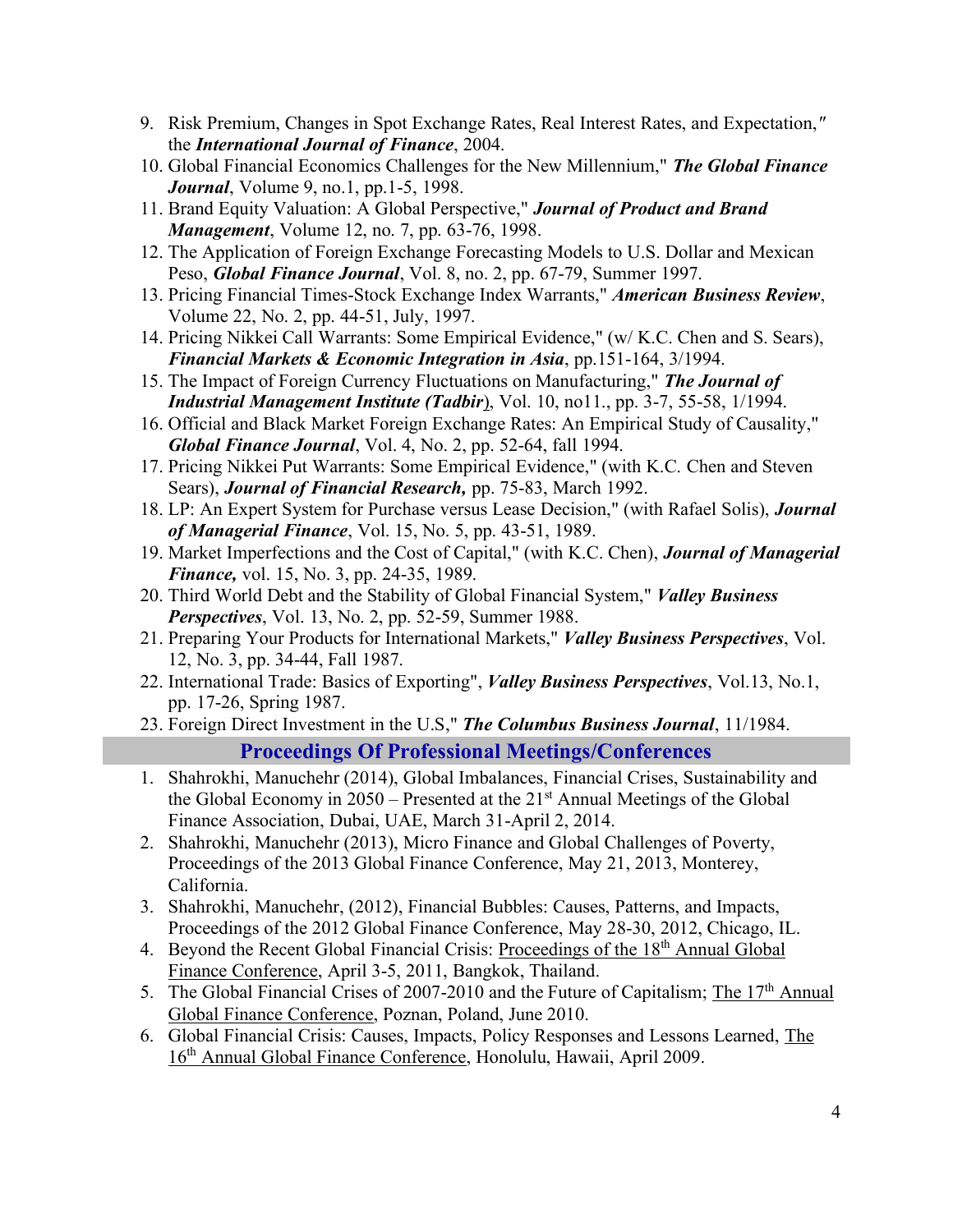- 7. E-Finance: Past, Present, and Future Challenges, The 16<sup>th</sup> Annual Global Finance Conference, Hangzhou, China, June 2010.
- 8. Structured Finance: Investment & Hedging Approach (with E. Nikbakht & Johnathan Mun); Proceedings of the  $15<sup>th</sup>$  Global Finance Conference, Hangzhou, China,  $5/2008$ .
- 9. E-Finance: Current Status and Future Challenges, Proceedings of the  $15<sup>th</sup>$  Global Finance Conference, Hangzhou, China, May 18-20, 2008.
- 10. The Global Impact and Competition with U.S. Dollar as International Reserve Currency, the 14th Global Finance Conference, Melbourne, Australia, April 1-4, 2007.
- 11. "The Crowding Effects of Foreign Direct Investment on China's Domestic Investment," Proceedings of the  $16<sup>th</sup>$  Annual Asian Pacific Conference on International Accounting Issues, Soul, South Korea, November 7-10, 2004.
- 12. "Volatility of International Financial Markets: Regulation and Financial Supervision," Keynote Address: IV International Conference in Finance, Viña del Mar, Chile, 1/2004.
- 13. Islamic Banking and Finance, (with Riad Ajami), the  $10<sup>th</sup>$  Annual Meetings of the Global Finance Conference, June 17-19, 2003, Frankfurt, Germany.
- 14. The Impact of Information Technology on Financial Industry, 9<sup>th</sup> Annual Meetings of the Global Finance Conference, May 29-30, 2002, Beijing, China.
- 15. *Effective Research & Publications Strategies*," KMPH Ph.D. Project, Financial Management Association, October 15-17, 2001, San Antonio, TX.
- 16. E-Finance, E-Capital, and E-Investing: The Role of Capital in the E-Business," the 8<sup>th</sup> Global Finance Conference, Los Angeles, CA, April 4-7, 2001.
- 17. European Monetary Union: From ERM to EURO," 10<sup>th</sup> Asian Pacific Conference on International Accounting Issues, Maui, Hawaii, Oct. 25-28, 1998.
- 18. Global Financial Accounting Issues in Measuring Brand Equity, "Asian-Pacific Conference on International Accounting Issues, Thailand, 11/1997.
- 19. Brand Equity Valuation, "Global Finance Conference, Montreal, May 1997.
- 20. Cyberspace Marketing of Financial Services, "Global Finance Conference, Montreal, Canada, May 1997.
- 21. The European Currency Unit in an Era of Global Financial Integration," Global Finance Conference, Honolulu, Hawaii, March 1996.
- 22. Pricing Foreign Stock Index Warrants: The Case of the Financial Times-Stock Exchange 100 Share Index, " Transactions of the 1994 ACME International IV Conference, 8/1994.
- 23. Pricing Financial Times-Stock Exchange Index Put Warrants: Some Empirical Evidence," Meeting of the Western Decision Science Institute, HI, 1994.
- 24. Regionalization and Globalization of Markets: Implications for Developing Nations," Industrial Management Institute Conference, January 1994.
- 25. Micro-Computers And Teaching Finance Courses," (with Howard Whitney), Southwestern Finance Association, Houston, TX, March, 1987.
- 26. Pricing Financial Times-Stock Exchange Index Put Warrants: Empirical Evidence," (with KC Chen & Joseph Wilson), Western Decision Science Institute, pp. 455-7, March 1994.
- 27. Pricing Nikkei Call Warrants,"(w/ K.C. Chen & Steven Sears), 5th Asian-Pacific Conference on International Accounting Issues, pp.44-47; 11/1993.
- 28. Pricing Nikkei Put Warrants: Some Empirical Evidence," (with Chen and Sears), Western Decision Science Institute, March 1992, pp. 143-145.
- 29. Pricing Nikkei Put Warrants," (with Chen and Sears), 3rd Asia-Pacific Conference on International Accounting Issues, October 1991, pp. 181-184.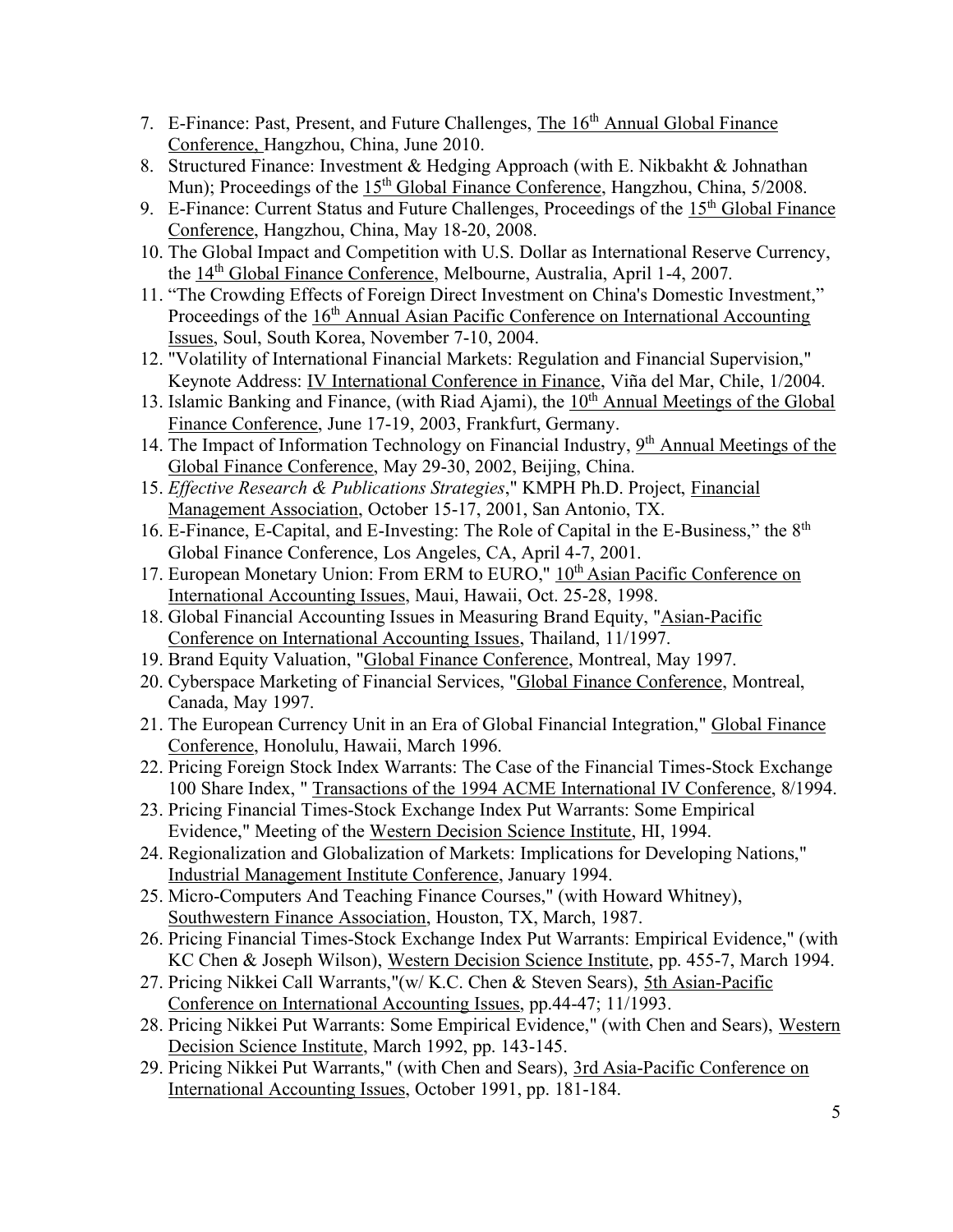- 30. Hedging Effectiveness of Eurodollar Futures Options," (w/KC Chen & T. Bloemhof), Asian-Pacific Conference on International Accounting Issues, Vancouver, Oct. 1990.
- 31. An Empirical Analysis of Foreign Exchange Market Efficiency," (w/ Ali-Reza Tahai), Asian-Pacific Conference on International Accounting Issues, Fresno, 10/1989.
- 32. Foreign Currency Exposure Management: The Case of Small Business," Small Business Institute Directors Association, Washington, D.C., 2/1989.
- 33. Performance Evaluation of Venture Capital Companies,", Second National Meetings of Academy of Financial Services, New Orleans, LA, 10/1988.
- 34. Determinants of Exchange Rates: Theory & Evidence, "Operations Research Society of America/The Institute of Management Sciences, Denver 10/1988.

### **Published Books/Manuals/Study Guides Chapters In Books/Book Reviews**

- 1. E-Finance: Planned Outline for a Book (with Krishnan Dandapani) 2011
- 2. Investing in America: Opportunities, Challenges and Risks Involved, Seminar/workshop for Executives from China, Irvine, CA, 2011
- 3. The Greek Financial Crisis and the Future of the Euro. Presentation to the Rotary Club of Fresno, 2010.
- 4. The Role of Investment Banks and Structured Finance in the Global Financial Crisis
- 5. Financial Management Computer Laboratory Lab Manual (with KC Chen), Premier Publishing, 2000 - 2012.
- 6. Financial Management: Laboratory Manual,(with Chen), McGraw-Hill, 1998. 1999-2017
- 7. International Business: Readings And Supplementary Materials, Harvard University Printing, Cambridge, Mass, July 1998.
- 8. Contemporary Issues In Global Business And Study Guide, Harvard University Printing Services, Cambridge, Mass, July 1996.
- 9. Banking with the Poor, (Book Review), Global Finance Journal, 1994.
- 10. Pricing Nikkei Call Warrants: Empirical Evidence," (w/Chen & Sears), Chapter in Financial Markets-Economic Integration in Asia, pp.151-164, 1994.
- 11. REVERSE LICENSING: International Transfer of Technology to the U.S., Praeger Publishing, New York, NY, 1987.

### **Other Scholarly Work**

- 1. Served on a task force that developed an E-Business Option in the school of business.
- 2. Developed and taught new courses in Global Business, E-Business, and E-Finance.
- 3. Developed, got approval of two new business course in the University GE courses.
- 4. Islamic and Interest-Free Banking," The Fresno Bee, October 2000.
- 5. Are MNCs Good Diversification Vehicles? Working Paper, September 1985.
- 6. Why Do Foreign Firms Locate in Ohio?" The Columbus Dispatch, October, 1984.
- 7. Self-liquidating Collateralized Financing: A Creative Technique,"(with Whitney), 1984.

### **Participation/Presentations At Professional Meetings**

- 1. Organizer and Program Co-Chair, the 24<sup>th</sup> Global Finance Conference at Hofstra University, Hempstead, New York, May 4-6, 2017
- 2. Program Committee, Financial Management Association, Boston, MA October 2017
- 3. Organizer/Program Chair, the 23rd Global Finance Conference at California State University, Fresno, CA – April 23-25, 2016.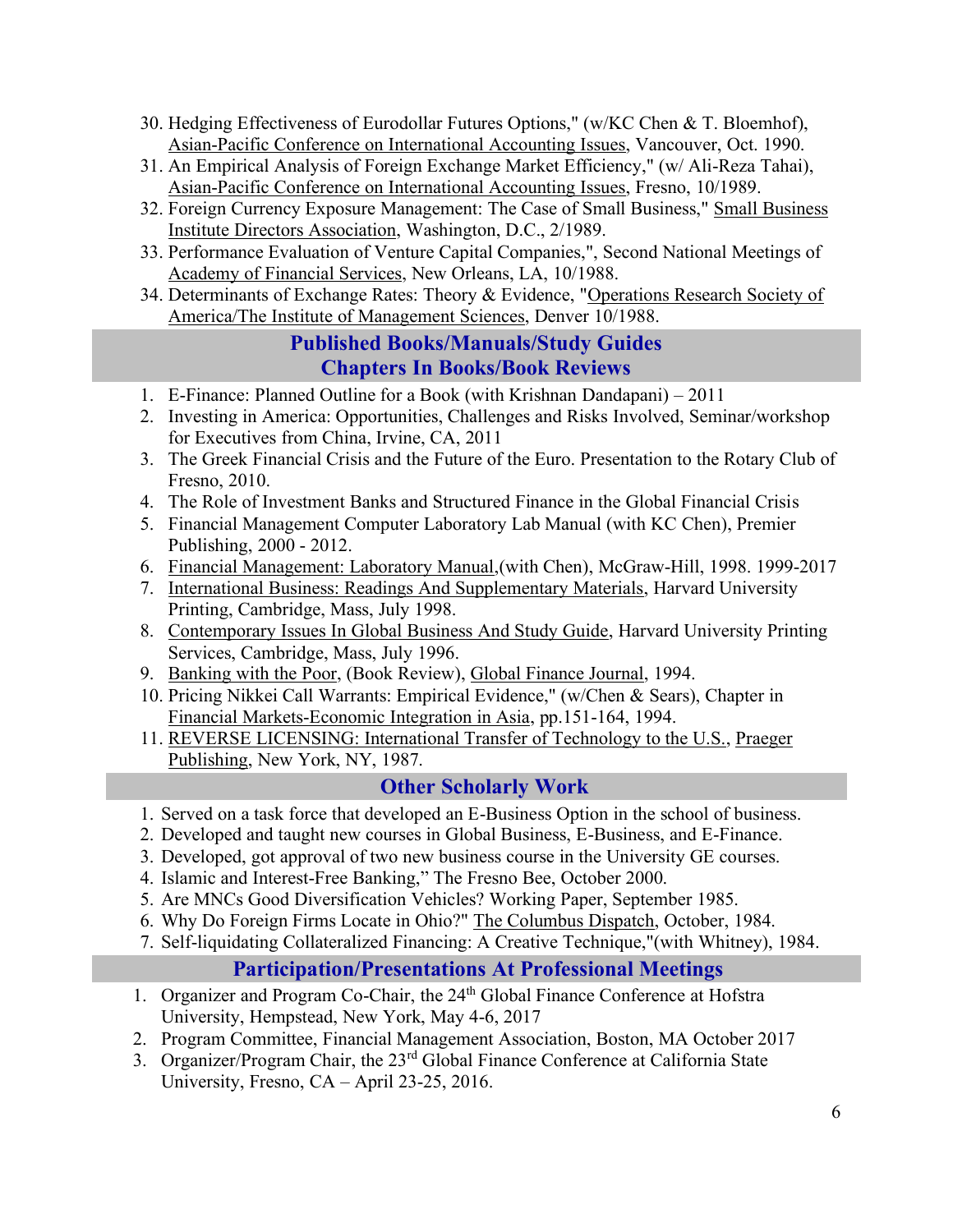- 4. Organizer/Program Co-Chair, the 22<sup>nd</sup> Global Finance Conference, Zhejiang University of Technology, Hangzhou, China, May 24-26, 2015
- 5. Organizer/Program Co-Chair, the 21<sup>st</sup> Global Finance Conference, hosted by American University of Sharjah, - held at JW Marriott Marquis in Dubai, UAE – 3/ 31-4/2, 2014.
- 6. Organized and co-Chair of the 20<sup>th</sup> Global Finance Conference, Monterey, CA, May 2013.
- 7. Organized and co-Chair of the 19<sup>th</sup> Global Finance Conference in Chicago, IL May, 2012.
- 8. Program Committee Member, Financial Management Association International 2012
- 9. Organized the past 18<sup>th</sup> Annual Meetings of the Global Finance Conferences 1994-2011
- 10. WTO and China's Financial Industry: Challenges and Opportunities", Featured Speaker at the Annual Meeting of Westlake Expo in Hang Zhou, China, November 5-7, 2004
- 11. *Budgeting for Success*," featured presenter at the Annual Meetings of the California Dietetic Association, April 22-24, 2004, Oakland Marriott.
- 12. The Crowding Effects of FDI on China's Domestic Investment, (with Cheng), the 2004 meetings of the Global Finance Association-Conference–April 4-7, 2004, Las Vegas.
- 13. Organizer & Executive Director, Global Finance Association 1994 present
- 14. Program Committee, Financial Management Association, New Orleans, LA, Oct. 2004.
- 15. Session Chair on "International Finance," The 10<sup>th</sup> Asian-Pacific Conference on International Accounting Issues, Maui, Hawaii, October 1998.
- 16. Global Financial Economics Research," KMPH Ph.D. Project, Journal Editors' Panel, Financial Management Association, Chicago, Illinois, 10/1998.
- 17. Session Chair on "International Business Issues" The 9<sup>th</sup> Asian-Pacific Conference on International Accounting Issues, Bangkok, Thailand, 11/1997.
- 18. Investing in Our Future," The KMPH Ph.D. Project, "Journal Editors' Panel," Financial Management Association, Honolulu, Hawaii, October 1997.
- 19. Impact of Entrepreneurial Decisions & Intangible Assets on Firm's MVA," Academy of Entrepreneurial-Small Firm Finance, Honolulu, HI Oct. 1997.
- 20. Venture Capital Markets A Virtual Reality/Internet IPO," The Academy of Entrepreneurial Small Firm Finance Conference, Honolulu, Hawaii, 10/1997.
- 21. International Business Education in 1990s," CSB International Board, 2/1996.
- 22. Beyond Borders," presentation, Craig School of Business International Board, 1996.
- 23. Investment Strategies," Seminar/Workshop, Chinese Executives, November 1996.
- 24. The European Single Currency," Craig School of Business Research Colloquium, 3/1995.
- 25. International Financial Systems: Implications for Developing Nations," Industrial Management Institute Conference, January 1994.
- 26. GATT and The World Trade Organization: Membership Issues," Industrial Management Institute Conference, Tehran, Iran, January 1994.
- 27. Session Chair on International Business Issues, Third Annual Conference on Asian Pacific International Accounting Issues, Honolulu, Hawaii, 10/1991.
- 28. Hedging Effectiveness of Eurodollar Futures Options," (w/Chen & Sears), Asian-Pacific Conference on Int'l Accounting Issues, Vancouver, 10/1990.
- 29. International Business-Finance Issues," 2nd Conference on Asian Pacific International Accounting Issues, Vancouver, Canada, October 1990.
- 30. LP: An Expert System for Purchase versus Lease Decisions," (with Solis), Primer Congreso National Conference, Mexico City, Mexico, February, 1990.
- 31. Participant: the AACSB Conference on Executive MBA, San Antonio, TX 1990.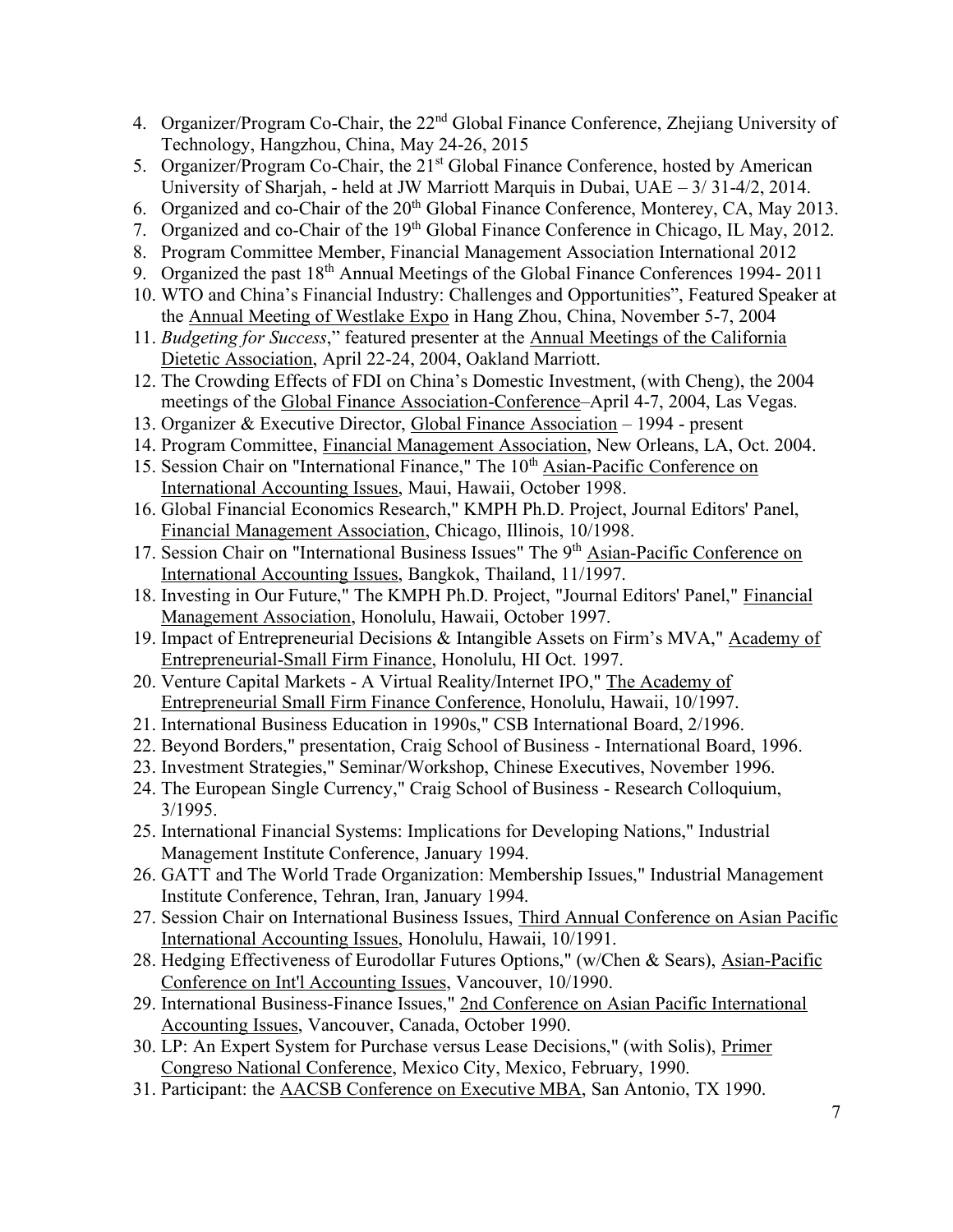- 32. Participant: The Graduate Management Admission's MBA Fair, LA, CA, 1990.
- 33. An Empirical Analysis of Foreign Exchange Market Efficiency," (with Tahai), Asian-Pacific Conference on Int'l Accounting Issues, Fresno, CA, 10/ 1989.
- 34. Convertibles & Corporate Capital Structure," (with Homaifar), Financial Management Association, Boston, Massachusetts, October, 1989.
- 35. Efficiency of FOREX: Robust Estimation Technique & Currency Forecasting," (w/Tahai), Financial Management Association, Boston, Mass., 10/1989.
- 36. Discussant: "Exchange Rate Movements & Stock Returns of U.S. Commercial Banks,"M. Spirey & J. Harris, Financial Management Association. Boston, Mass, 10/1989.
- 37. Foreign Currency Exposure Management: The Case of Small Business," Small Business Institute Directors Association, Wash., D.C., 1989.
- 38. Discussant: "The Market for Corporate Control, Agency Costs and Corporate Collectivism in Japanese Mergers," Pettway et. al., Southern Finance Assoc., San Antonio, TX, /1988.
- 39. Arbitrage Pricing Theory and Valuation of Index Options," (with KC Tseng), Southern Finance Association, San Antonio, TX, 11/1988.
- 40. Discussant: "Investment Performance of Master Limited Partnerships," by: Kapplin et. Academy of Financial Services, New Orleans, LA, Oct., 1988.
- 41. Performance Evaluation of Venture Capital Companies," (with Rassoul Yazdipour), Academy of Financial Services, New Orleans, LA, October 1988.
- 42. The Impacts of Calling Convertible Bonds on Stock Prices, "Financial Management Association, New Orleans, LA, October 1988.
- 43. Discussant: "A Multivariate Comparison of Financial Characteristics of U.S. & Japanese Manufacturing Firms," Meric/Meric, Financial Management Association, New Orleans, Oct.1988.
- 44. Chair/Presenter: "Topics in International Business," Operations Research Society of America (ORSA), and The Institute for Management Sciences, Denver, 10/1988.
- 45. Determinants of Exchange Rates: Theory and Evidence," National Meetings of ORSA/TIMS, Denver, CO, October 24, 1988.
- 46. Program Committee: International Symposium on "Business-Finance in LDCs Capital Markets," sponsored by RGK Foundation and Hofstra Univ., New York September 1988.
- 47. Convertible Calls and Stock Returns," Financial Management Association, Las Vegas, NV, October 1987.
- 48. Micro-Computers & Teaching Finance Courses," (with Howard Whitney), Southwestern Finance Association, Houston, TX, 3/1987.
- 49. Discussant: "A General International Financial Asset Portfolio Management Algorithm with Application to Industrial Country Market," Academy of International Business, Chicago, Nov. 1987.
- 50. Conference Coordinator: *Going International: A Market Perspective*," by California State Univ. & Fresno Chamber of Commerce, 11/1987.
- 51. Application of Micro-Computers to Financial Management," National Meetings of Financial Management Association, New York, NY, October 1986.
- 52. Discussant: "Proxy Contests and Corporate Reform," by T. K. Makherjee & Varela, Eastern Finance Association, Nashville, TN, 4/1986.
- 53. A Valuation Model for International Technology Licensing", National Meetings of The Academy of International Business, Cleveland, OH, 10/1985.
- 54. Program Committee: Academy of International Business, Cleveland, Ohio, 10/1985.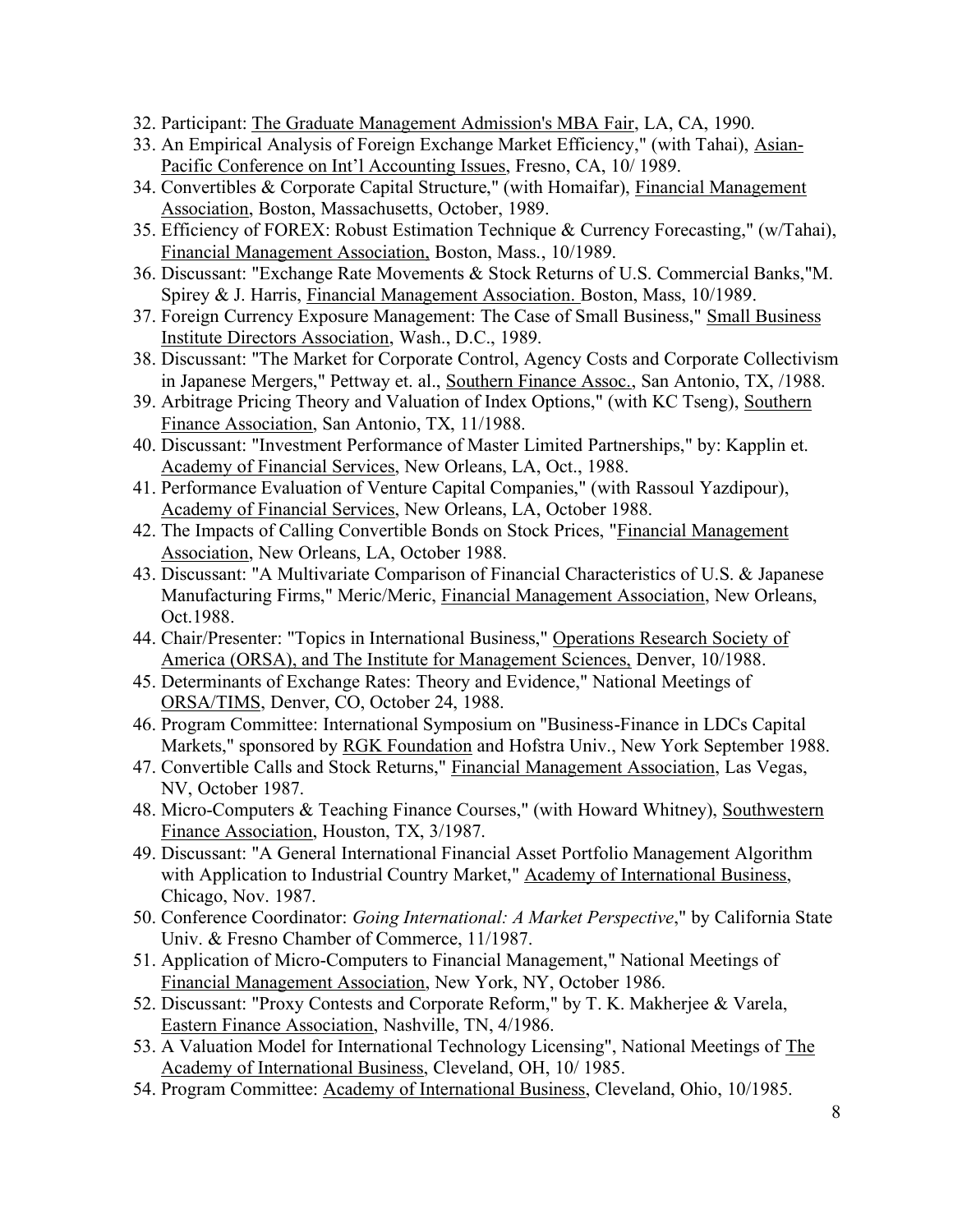#### **Networking**

The [Global Finance Journal](http://www.craig.csufresno.edu/International_Programs/GFC/JOURNAL/xjournal_modif.htm) (GFJ) and the [Global Finance Conference](http://www.globalfinance.csufresno.edu/) (GFC) have provided me with unique opportunities to develop a network of over 1,000 finance and business professionals worldwide. Both the [GFJ](http://www.globalfinance.csufresno.edu/keyspeakers2004.htm) and the [GFC](http://www.globalfinance.csufresno.edu/keyspeakers2004.htm) provide forums and publications outlets for the dissemination of cutting-edge research studies in global financial economics. Visit the Global Finance website for detailed information [www.glofin.org](http://www.glofin.org/)

#### **Services to Community and Profession**

#### **Department/School/University**

| 1. Chair, Faculty Search Committees                                                                                              | 2012-2013 and           |  |  |  |
|----------------------------------------------------------------------------------------------------------------------------------|-------------------------|--|--|--|
| 2. Chair, Craig Graduate Committee                                                                                               | 2015-2017               |  |  |  |
| 3. Faculty Advisor, International Collegiate Business Strategy Competition (graduate).                                           | 2012-2014               |  |  |  |
| Earned 1 <sup>st</sup> Place in all three categories in San Diego                                                                | and 2016-               |  |  |  |
| 4. Member, Middle East Studies Program, CSU-Fresno since                                                                         | 20172007-               |  |  |  |
| Advisor, Financial Management Association (Student Chapter)<br>5.<br>Member, the Central Valley Heritage Foundation (CSUF)<br>6. | 1986 - 2009<br>$2006 -$ |  |  |  |
| Advisor, International Business Association (Student Chapter)<br>7.                                                              | $2005 -$                |  |  |  |
| Advisor, Financial Management Association (Student chapter)<br>8.                                                                | 2002-2006               |  |  |  |
| 9. Member, Craig E-Business Task Force                                                                                           | 2000-02                 |  |  |  |
| 10. Advisor, Financial Management Association                                                                                    | 1986-95                 |  |  |  |
| 11. Advisor, International Business Association (Student chapter)                                                                | 1992-95                 |  |  |  |
| 12. Advisor, Graduate Students' Thesis or Projects                                                                               | 1987-                   |  |  |  |
| 13. Chair & Member, CSB Graduate Program Committee                                                                               | 1996 -                  |  |  |  |
| 14. Member, CSB International Advisory Board                                                                                     | 1991-                   |  |  |  |
| 15. Member, CSB Entrepreneurship Task Force                                                                                      | 1995-96                 |  |  |  |
| 16. Chair, CSB Committee on Faculty                                                                                              | 1994-96                 |  |  |  |
| 17. Chair, CSB Board on Research                                                                                                 | 1993-96                 |  |  |  |
| 18. Member, University Research Awards Committee                                                                                 | 1988-89                 |  |  |  |
| 19. Member, CSB Equipment & Software Committee                                                                                   | 1986-88                 |  |  |  |
| 20. Member, Dept. of Finance & Business Law Curriculum Committee                                                                 | 1986 -                  |  |  |  |
| <b>Community and Profession</b>                                                                                                  |                         |  |  |  |
| 1. Featured speaker at California Dietetic Association, Oakland, CA                                                              | 4/2004                  |  |  |  |
| 2. Member, Central California Heritage Foundation - Cal State University-Fresno                                                  | $2003 -$                |  |  |  |
| 3. President/Executive Director, Global Finance Association - Conference                                                         | 1994-                   |  |  |  |
| 4. Organizer of 11 Annual Meetings of the Global Finance Conferences                                                             | 1994-                   |  |  |  |
| 5. Member, Organizing Committee, Financial Management Association                                                                | 2003-04                 |  |  |  |
| 6. Member, Financial Management Association (FMA)                                                                                | 1983-                   |  |  |  |
| 7. Member, Academy of Entrepreneurial and Small Firm Finance                                                                     | 1990-95                 |  |  |  |
| 8. Judge: Central California's Academic Decathlon Competition                                                                    | 1998                    |  |  |  |
| 9. Member, WASC Accreditation Team                                                                                               | 1997-98                 |  |  |  |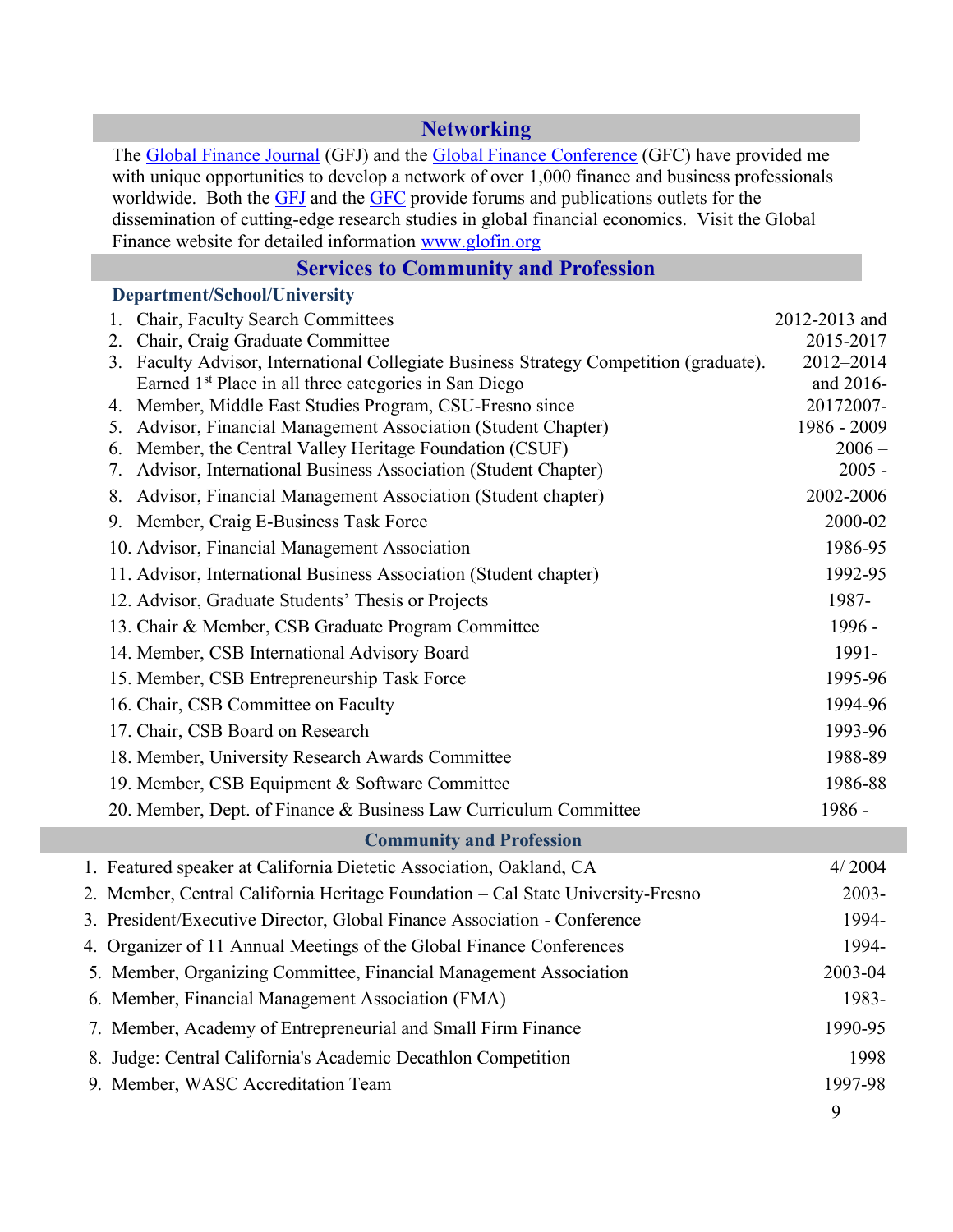| 10. Globalization," featured speaker at the Central California Academic Decathlon                                                    | 1997      |
|--------------------------------------------------------------------------------------------------------------------------------------|-----------|
| 11. Chair, International Business Committee, Fresno Chamber of Commerce                                                              | 1988      |
| 12. Project Director, "International Business Directory/Guide," Fresno Chamber of Commerce<br>and California State University-Fresno | 1988      |
| 13. Program Coordinator, "Exporting: Doing it Better," a symposium sponsored by<br>CSU-Fresno and Fresno Chamber of Commerce.        | 1988      |
| 14. Interviewed by ABC TV on "Why Business Professors Leave Universities?"                                                           | 1990      |
| 15. Interviewed by "Valley Business TV Show" and the Fresno Bee on new MBA                                                           | 1988-89   |
| 16. Guest speaker on KMJ 58 Radio, on "Internationalizing Fresno Businesses,"                                                        | 1988      |
| 17. Created and served as faculty advisor to Financial Management Association Guest speaker,<br>various organizations (FMA and I.BA) | 1986-     |
| 18. Graduate Business Association, and Fresno City College.                                                                          | 1986-     |
| 19. Faculty Advisor, undergrad & graduate teams at the "International Business Policy"<br>Simulation Competitions."                  | 1987-2017 |
| 20. Guest speaker at a live talk show (KMJ 58 Radio), on the "Currency Issues."                                                      | 1987-94   |

#### **Awards and Grants**

# **California State University, Fresno**

|    | 1. California State University, Fresno, Craig School of Business, Craig Fellow | 2011-2013 |
|----|--------------------------------------------------------------------------------|-----------|
| 2. | California State University, Fresno, Faculty Teaching Excellence Award         | 2001-02   |
| 3. | California State University, Fresno, Faculty Research Award                    | 2000-01   |
| 4. | International Curriculum Development, CSB Summer Grant (2).                    | 1995-96   |
| 5. | Certificates of Appreciation (6), UNR International Business Policy Games.     | 1987-92   |
| 6. | Meritorious Performance and Professional Promise Awards.                       | 1987-89   |
| 7. | Financial Management Association Student Services Award.                       | 1986-88   |
| 8. | California State University Mini-grant (AAP) for research.                     | 1989      |
| 9. | California State University-Fresno Assigned Time for Research for              | 1988-89   |
|    | 10. Cal State University Travel Grant for Development of External Funding.     | 1988      |
|    | 11. California State University-Fresno Assigned Time for Research for          | 1987-88   |
|    | 12. School of Business Research Committee micro-grants (3).                    | 1986-88   |
|    | <b>Franklin University, Columbus, Ohio</b>                                     |           |
|    | 1. Financial Management Association Student Dedication Award.                  | 1985-86   |
| 2. | The Outstanding Educator of the Year Award.                                    | 1983-84   |
|    | <b>Tehran Business School</b>                                                  |           |
| 1. | Suma Cum Laude College Graduate Scholarship Award."                            | 1974      |
| 2. | Magna Cum Laude Graduate Award." And Dean's List                               | 1972-73   |
|    |                                                                                |           |